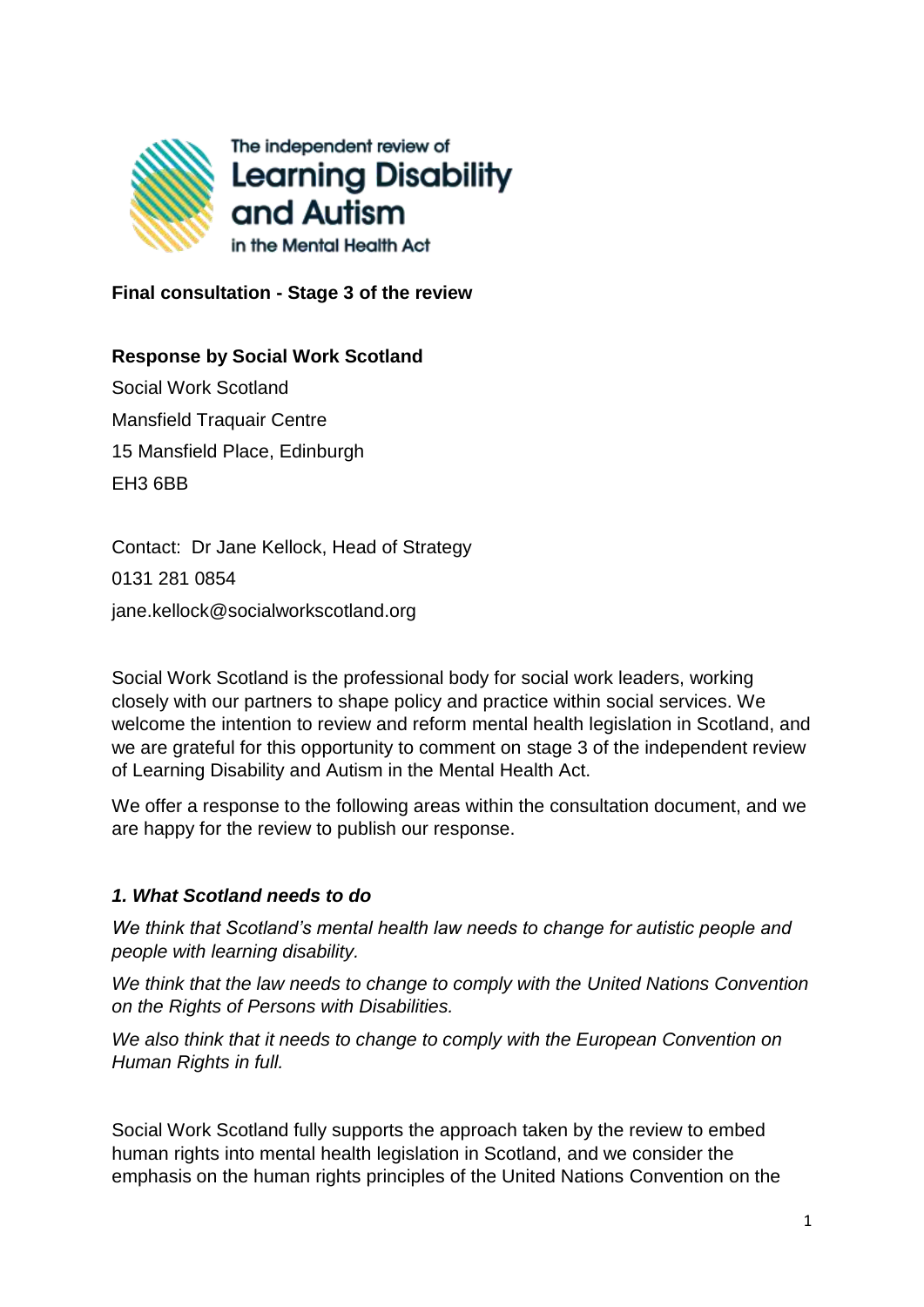Rights of Persons with Disabilities (UNCRPD) and the European Convention on Human Rights (ECHR) vital and welcome.

We appreciate that the changes put forward by the independent review are progressive and ambitious, and we would support the review's aspirations at this stage. We would wish to emphasise that the practical implications are significant, particularly given the existing economic, workforce and organisational challenges facing Health and Social Care Partnerships, and we put forward our views on this in later sections of the response. Implementation of such transformational change needs to be practical, workable and sensible, and should enable people, their carers, family, and professionals to build positive relationships and enhance lives.

We understand that the independent review of Learning Disability and Autism in the Mental Health Act will feed into the review of mental health legislation, chaired by John Scott QC. We look forward to considering the findings and recommendations that emerge from this wider review, particularly in relation to the lived experience of legal compulsion.

#### *2. How we understand autism, learning disability and mental health*

*We suggest that Scotland needs to move to understanding autism and learning disability as disabilities, not as mental disorders.* 

*We think that Scotland's mental health services for autistic people and people with learning disability need to move to a human rights culture.* 

In Scots law, everyone is presumed to have legal capacity. We suggest that it should *not be possible to challenge the legal capacity of autistic people or people with learning disability.*

Social Work Scotland is of the view that people with learning disability and autism are not well served by the existing legal definition of disorder, and wholeheartedly agrees that autism and learning disabilities should be defined as impairments and disabilities and not as mental disorders. Disability is a better signifier for understanding experiences and life aspirations, and identifying the best social, economic and cultural supports for people with lifelong impairments.

This change in definition will require a significant and profound shift in professional and legal understanding towards the social model of disability. The principle that disability results from the interplay of the person's impairment with disabling social and environmental factors, rather than residing wholly with the person, should thread through the wider review of mental health legislation and beyond. The notion of reciprocity embedded in the current Act will become all the more significant.

Despite the definition of 'treatment' under the current Act including non-medical intervention such as accommodation and personal support, we consider the current Act reinforces the medical model, whereas the national learning disability strategy, Keys to Life complies fundamentally with a rights based approach.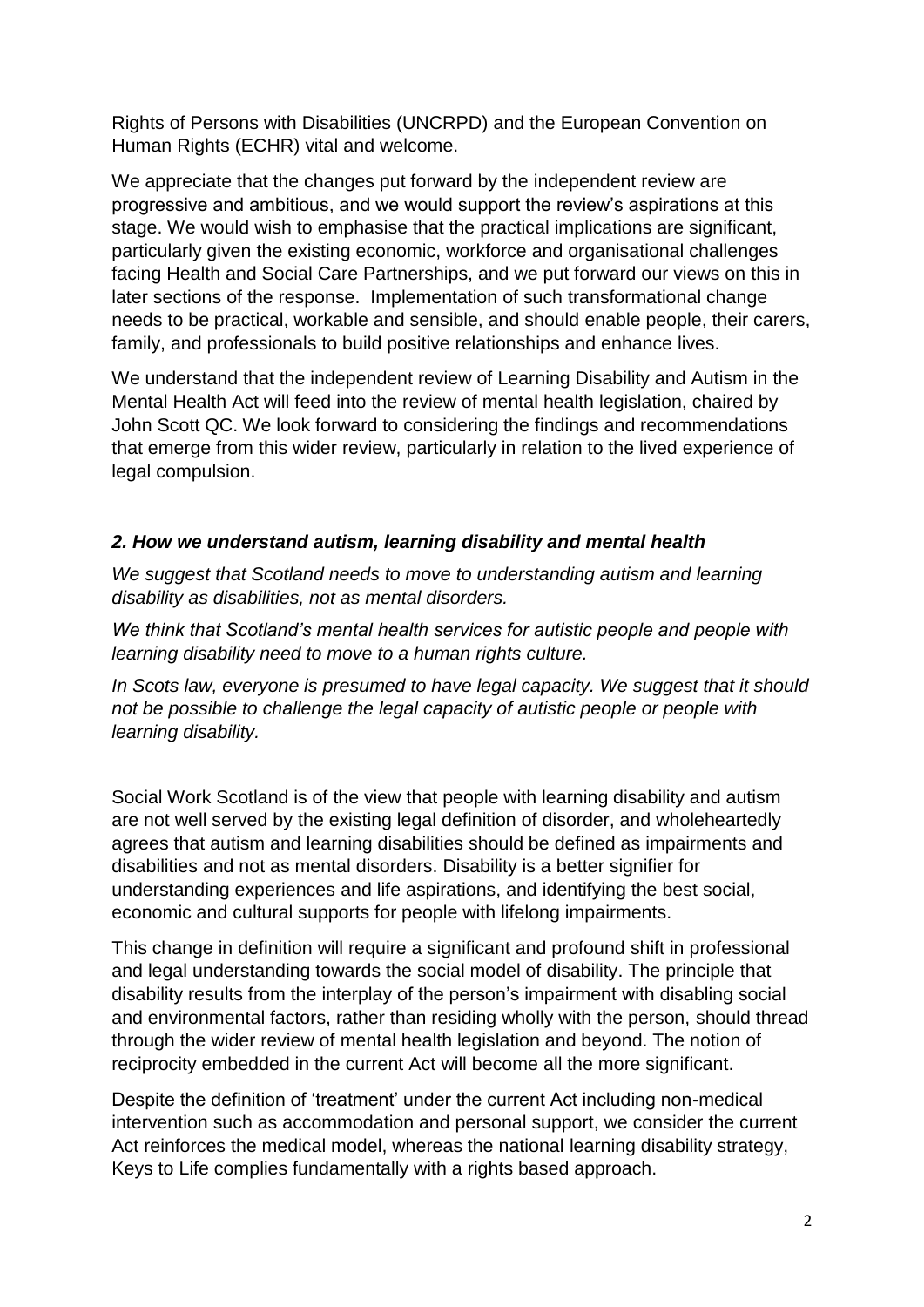A core component of social work practice is understanding and enabling reasonable risk in order to support people to live full, interesting and self-determined lives. We understand the issues inherent in balancing risks and rights. We recognise that in order to support reasonable risk, professionals have to intervene early in the problem trajectory before a crisis escalates. This requires accessible and well-structured resources, a suitably trained workforce, and timely local service responses.

### *3. Support for decision making*

*We suggest that Scotland should make change to comply in full with a key right in the Convention on the Rights of Persons with Disabilities, the right to equal recognition before the law.*

*To make it possible for autistic people and people with learning disability to have and use their legal capacity, Scotland would have to give strong support for decision*  making. We make a range of suggestions on how this support should be set up.

*We also discuss how we think decisions should be made on psychological interventions, psychotropic medication, and at times of crisis.*

Social Work Scotland fully supports the position that people with learning disability and with autism should enjoy the same rights as all. Supported decision making should be made available to realise their right to make decisions. There are wide ranging implications in taking this position, which include review of. the Adults with Incapacity Act under the wider legislative review, the development of new models of practice across social work and health, and analysis of resource and workforce implications.

We agree with the statements made about the role of the unpaid carer. However there should be acknowledgment that there can be a need to navigate complex differences of view within families about the best option for the person with disability. We understand that the wider Scott review will address adults with incapacity legislation, and look forward to considering this in due course.

Social Work Scotland fully endorses the principles of advocacy, however offering advocacy on an opt-out basis would be significantly challenging. The current supply of independent advocacy barely covers basic statutory duties. There is a difficulty in recruiting volunteer advocates. In some areas, due to short supply, only instructed advocacy is undertaken by advocacy providers. It would require considerable additional strategic investment to rectify the shortfall, in the context of existing health and social care financial and workforce challenges.

We do not think that the Mental Health Tribunal is an appropriate route to deal with breaches of human rights. The MHT's focus and expertise is to support the current Act. If we intend to move away from disorder to human rights, then this requires a more appropriate and competent route to dealing with human rights issues. We suggest that there is consideration given to developing a separate system to address this.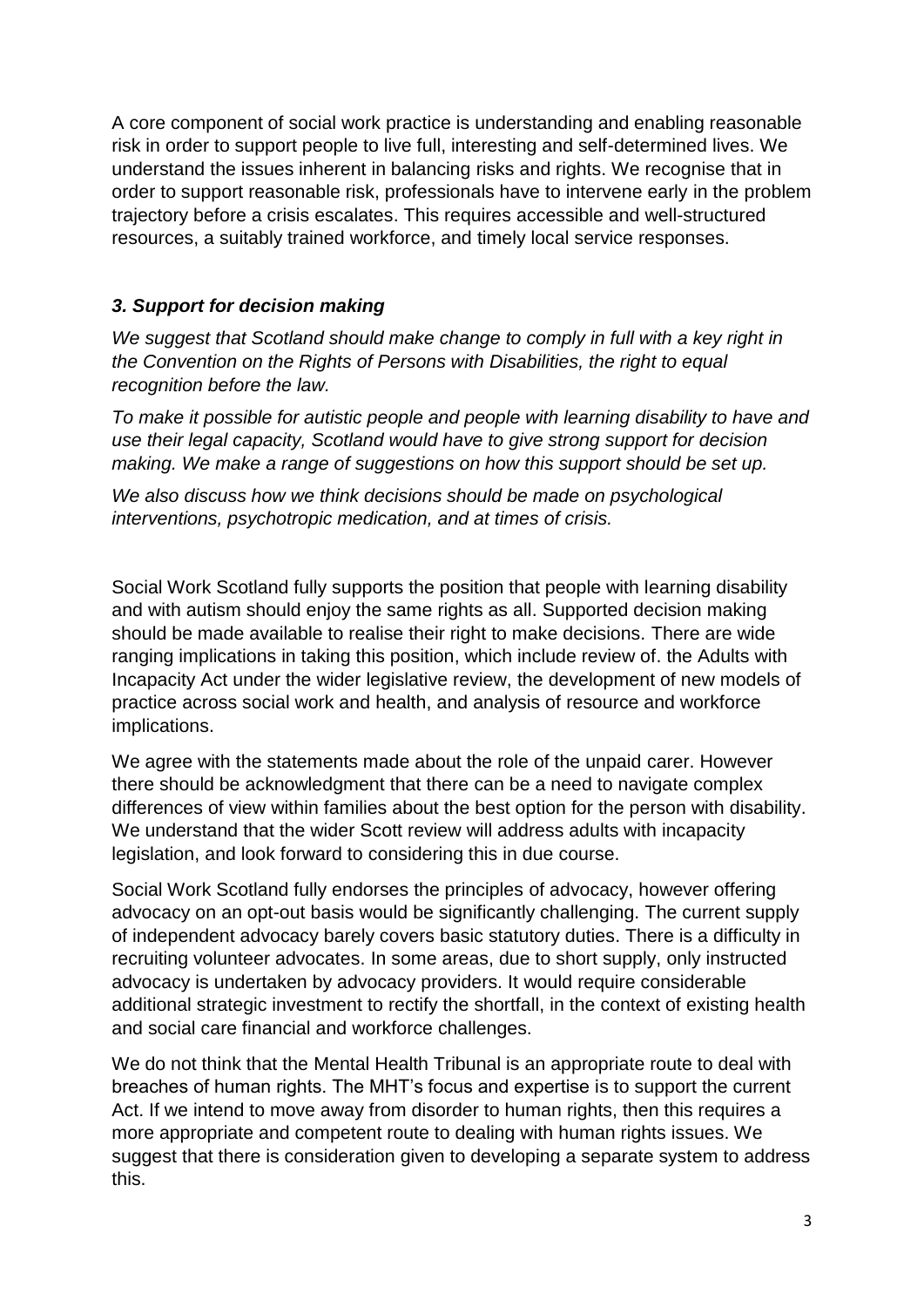Social Work Scotland supports the suggestion that a duty is placed on professionals to demonstrate that they have taken reasonable steps to support decision making.

We support the use of evidence-based, adapted psychological therapies, and agree that more work needs to be done to understand prescribing practices.

We agree with the principle that a person's human rights, will and preference should be supported even in times of crisis, although there are significant challenges to support this if risk has escalated.

Social Work Scotland supports the development of a model of 'safe places'. We would ideally want to intervene early to prevent crisis from occurring or escalating.

We understand less well what secure support centres would look like in practice. We understand it to be an alternative to hospital provision. Whilst we would agree that mainstream mental health inpatient provision is not suitable for people with learning disability or autism, alternative provision will be significantly resource intensive.

#### *4. Support, care and treatment*

**.** 

*We suggest that autistic people and people with learning disability should be given rights in law to have access to the support, care and treatment that they need.* 

We also makes suggestions on how support, care and treatment could be provided *for women, children and offenders, in ways that respect human rights.*

*We discuss some duties that would need to be placed on public authorities to make these rights real.*

Social Work Scotland supports the legal access to support, care and treatment on the understanding that considerable attention is required as to how this will be implemented in practice.

Social Work Scotland supports the assertion that autism is not well understood across mental health and wider health and social care services, however we would question the need to set up a standalone national autism service.

We agree with the statements made by the review about the need to address discriminatory practice; and we support the application of the United Nations Convention on the Rights of the Child as an additional mechanism to secure rights for children and learning disability and with autism. The complexity of overlapping legislation can obscure some key developments and interrelated duties and graphic representation of legislation that must be considered can be helpful for practitioners. For example, The Scottish Transitions Forum provides an illustration at transitional ages and stages<sup>1</sup>.

<sup>1</sup> <https://scottishtransitions.org.uk/flowchart/legislation-flowchart-2nd-edition-2/>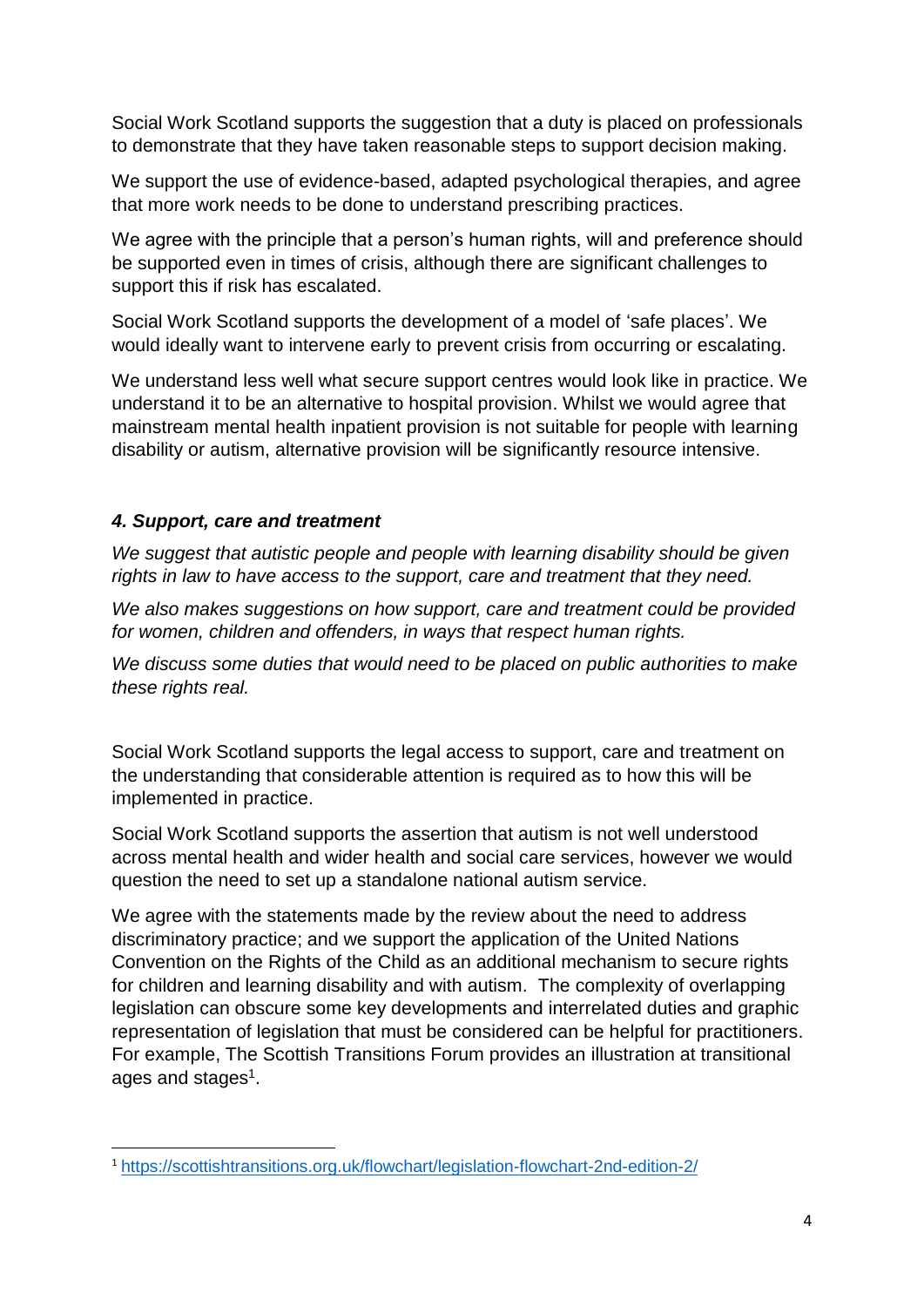We agree that the changes should apply equally to people who offend, and think that the justice system should allow advice and support to be provided at an earlier stage in the process to avoid unnecessary trauma to the individual or inappropriate court disposals.

## *5. Where support, care and treatment happens*

We suggest that there should be a shift towards voluntary support and care that *emphasises social support and care. We suggest a shift away from compulsory treatment in hospitals that emphasise medical treatment.* 

*We suggest places where support, care and treatment should happen. This includes a new type of service which we call secure support centres.*

Social Work Scotland agrees with the statement that there should be a shift towards voluntary social support and care away from compulsion, and we welcome the suggestion of the safe places model. However, we think that there is a lack of reflection in the report of the significant operational challenges of supporting people with challenging behaviour in community settings, of the inherent complexity of support people through transitions, demographic changes and the pressures on resources. We would emphasise that the consequences of introducing the progressive approach outlined in the report with insufficient resources and untested or unworkable models of practice would be catastrophic. We would like to understand what is envisaged for rural and island geographies.

We are not attracted to the suggested secure support services model and it is not clear how the review envisages the use of such centres. There would appear to be a contradiction in section 5.3 regarding the end of compulsory treatment in hospital for people with learning disability and autism, yet supporting the detention in specialist secure support centres. The distinction between hospital and secure centre is unclear.

We think that determined focus and resourcing of the right community resources to meet individuals' needs would mitigate the need for secure care provision. Our experience of similar provision (e.g. health care houses) is that they become full almost immediately and that there is a lack of adequate and appropriate specialist resources available for long term support and care.

#### *6. How professionals make decisions*

*We suggest that Scotland should make changes to move closer to compliance with the right to liberty and security. This is another key right in the Convention on the Rights of Persons with Disabilities.* 

*We suggest that Scotland is not yet ready to end all detention on the basis of disability, or all compulsory treatment, in a safe way.*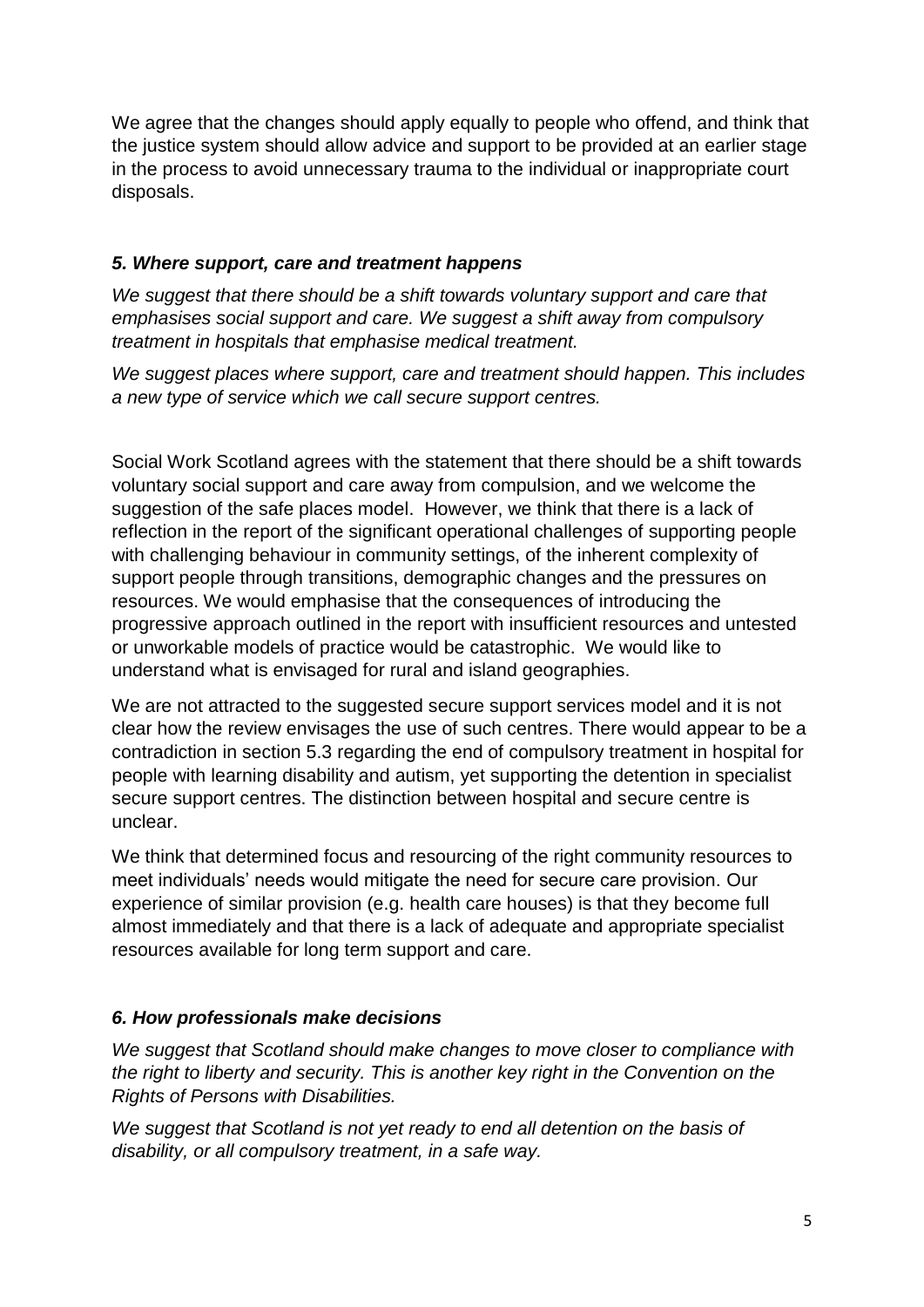We suggest that human rights assessments should be the basis for all professional *decision making for autistic people and people with learning disability.*

*We suggest new roles for a broad range of professionals.*

Social Work Scotland recognises that the matter of supported or substitute decision making is complex and it is challenging to consider how we can respect and comply with human rights in a practical and straightforward way.

Whilst we think that the concept of Human Rights Assessment as a proportionality test is not sufficiently clarified in the report, we do not think that it requires a specialist social worker i.e. Mental Health Officer to undertake a Human Rights Assessment. Social work as a profession already has embedded the purpose of supporting human rights in its values and codes of practice<sup>2</sup>, and it would be within the competence of social workers to carry out the type of human rights based assessment outlined in section 6.1. It has been recognised that the role of the MHO is under pressure across Scotland with insufficient capacity to meet current duties and demands. The proposal does not have the support of Social Work Scotland's Mental Health Officer group as it is thought to be impractical for an already overstretched group of professionals.

As noted earlier, we consider there to be a mismatch in assigning a human rights role to the Mental Health Tribunal, and would suggest that challenges to human rights should be considered in a separate forum.

We agree that the disability experienced by many people is in large part due to societal inadequacies, and that ideally the right kind and level of support should be available to all who need it. However, we also believe that the provision of this level of support is impractical in the current economic situation. We would support a move towards reducing the use of compulsory treatment and deprivation of liberty while accepting that this may still be required to keep people safe.

The future criteria outlined on p83 needs to be further clarified and developed into a workable process. We are concerned about how the future criteria can be constructed as to be evidenced. It is not clear how the process would work in practice, for example how a human rights assessment could be carried out quickly so as to allow protective intervention for a person in crisis.

As noted previously, Human Rights Assessments could be undertaken by the social worker or other professional care managers if provided with additional training (section 6.3).

We would support the intention to provide additional education on autism and learning disabilities. This is already included in social work training to a certain extent. It would be difficult to ensure that all students received more intensive training within their basic qualification curriculum. Again, there would be a significant resource implication.

**.** 

<sup>2</sup> <https://www.sssc.uk.com/the-scottish-social-services-council/sssc-codes-of-practice/>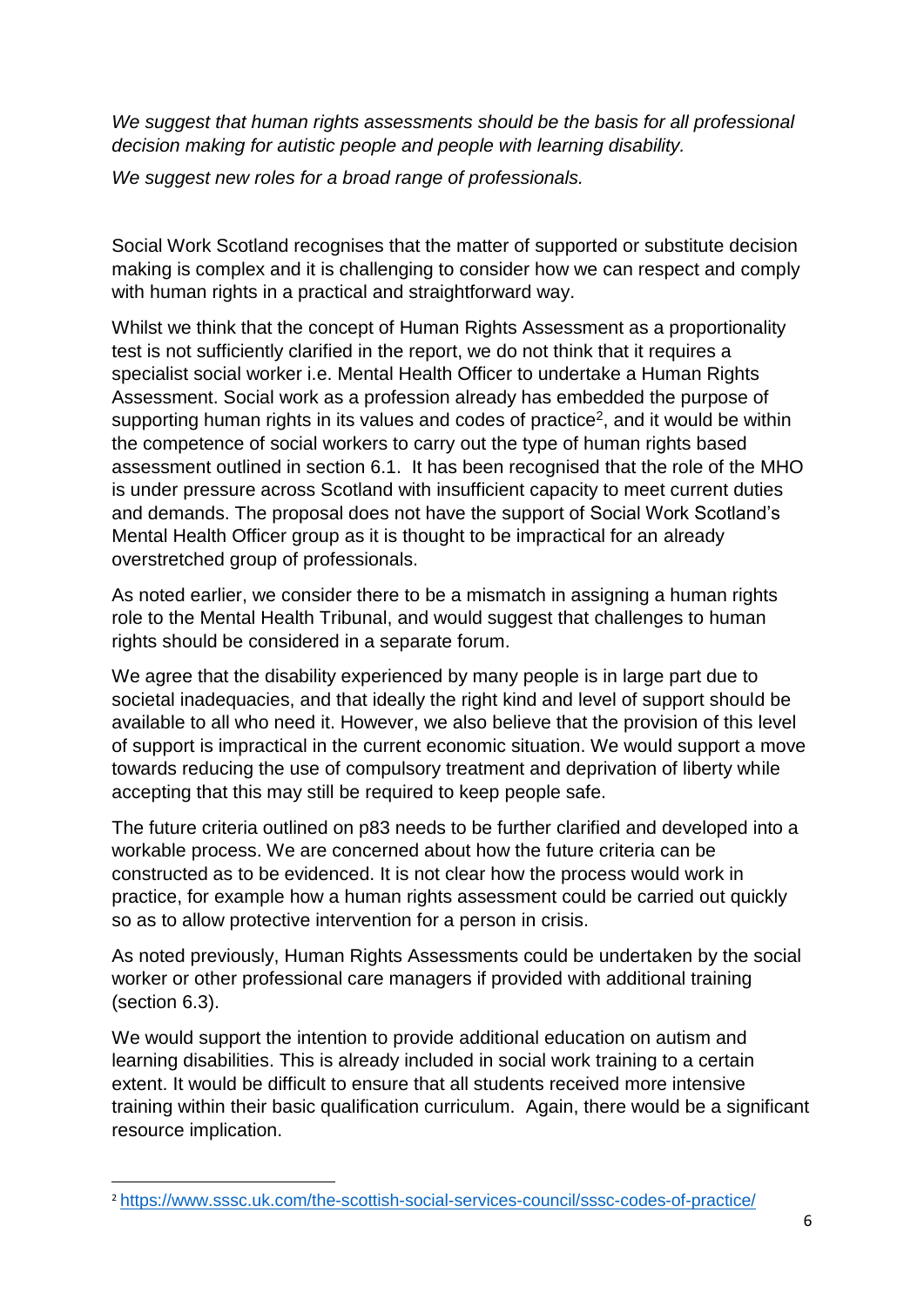We do not agree with the statement that Mental Health Officers would need to be employed independently of social work departments. MHOs are independent professionals who currently must be employed by a local authority. We would question how they could be employed other than within a statutory social work service.

We agree that social work should have a more central remit in the support, care and treatment of people with autism and learning disability, and we support the use of Chief Social Work Officers, rather than Chief Officers, in the role of Responsible **Officer** 

## *7. How decisions are monitored*

*We think that Scotland needs mental health law and services based on human rights. We think that autistic people and people with learning disability should be routinely involved in developing, implementing and monitoring the law and services.*

*We suggest that the Mental Welfare Commission for Scotland and the Mental Health Tribunal for Scotland should be more authority to protect the rights of autistic people and people with learning disability.*

*We make a range of suggestions on how human rights should be monitored.*

Social Work Scotland is supportive of the intention to strengthen monitoring and regulatory scrutiny in order to ensure compliance with human rights.

However, as previously noted, Social Work Scotland is unconvinced about the increase in role and remit for existing mental health bodies given the intention to remove learning disability and autism from the mental health act. We think that the roles of other monitoring bodies (Care Inspectorate, SSSC, local authority complaints systems) need also to be determined.

#### *8. Offenders*

*We suggest changes to make the criminal justice system fairer for autistic people and people with learning disability.* 

*We suggest that Scotland uses 'intermediaries' to support suspects and defendants who have communication impairment.*

*We suggest a change to how disability is understood in criminal law. This change could make it possible for person to be held responsible for an offence, but also to have adapted consequences that take account of the person's disability.*

*We suggest that punishment, treatment and support to stop offending should be clearly separated out in law for autistic offenders and offenders with learning disability.* 

*We suggest that punishment should not be longer for these offenders than for any other offenders.*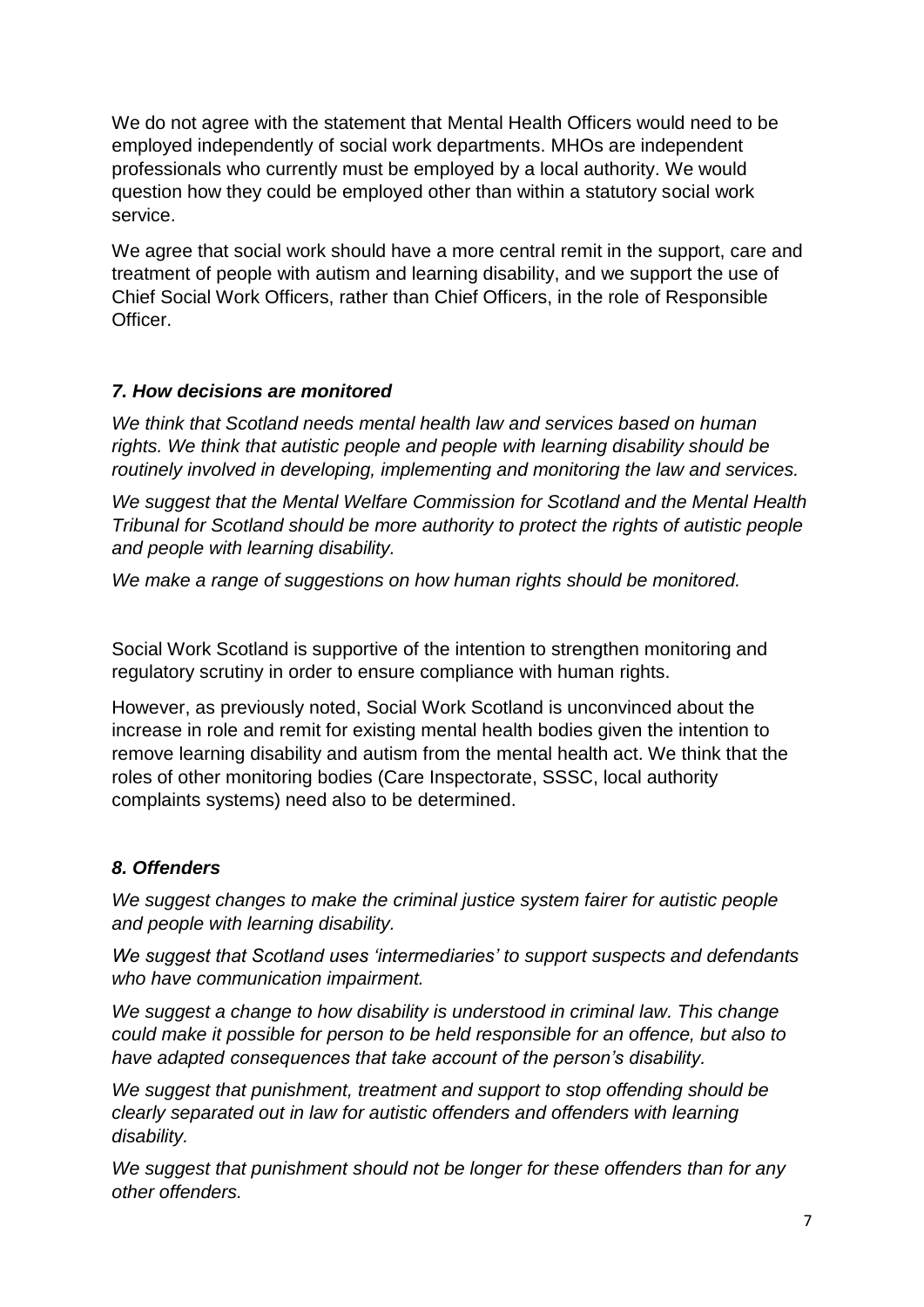Social Work Scotland is broadly supportive of the principles set out in sections 8 and 9, with the aforementioned caveat regarding adequate resourcing. We would like to see more explanation of how this sits within the wider forensic, court, and prison system.

We agree with the intention to make the justice system fairer for autistic people and people with learning disabilities.

We regard the suggested use of intermediaries as a positive step to be scoped and defined, while at the same time note some of the current challenges and recommendations as outlined in the research by SOLD/ARC Scotland  $(2015)^3$ .

While this intention to change how disability is understood in criminal law appears laudable and congruent with an effective, balanced and fair system, we would need to be able to see how this would be achieved in order to comment, given the complexity of inter-related impairments in functioning and capacity, some of which may be difficult to delineate/diagnose with indisputable clarity.

Separating out punishment, treatment and support makes sense as an intention, however, we would need to see the detail of how such clarity of categorised action would be delineated. Although in many instances custodial punishment diminishes capacity to change, some punishment can influence positive behaviour change by means of deterrence/understanding of boundaries and consequences. Some alternatives disposals are therapeutic, and some people experience some therapies as punitive or restrictive. In short, there is not a binary option of punishment or treatment. There is likely to be a continuum in which some disposals are simply punitive and others are simply therapeutic but in many instances a balance of punitive and therapeutic intention and impact are played out. All compulsory options and disposals must be proportionate, safe for the public, effective (on balance of probability from evidence about approaches and assessment of the person) and not significantly harmful for the person in terms of long term further impairment of health and development.

The suggestion that punishment should not be proportionately longer, is extremely complex territory to which to respond. In general, we agree with the suggestion but have concerns about the confidence with which you will be able to categorise types where a combination of conditions, factors and impairments are present. There may be instances in which the combination of factors that includes impaired capacity due to learning disabilities or affected by autism increases the likelihood of repeated and seriously harmful behaviours. Might this not affect disposal in some situations, with due assessment and attention to capacity, needs, rights, the ability to treat etc?

# *9. Where support, care and treatment happens for offenders*

*We suggest that rehabilitation should usually happen in the community, for offences that would usually lead to community rehabilitation for anyone else.*

**.** 

<sup>3</sup> https://arcscotland.org.uk/wp-content/uploads/criminal-justice-pathway.pdf